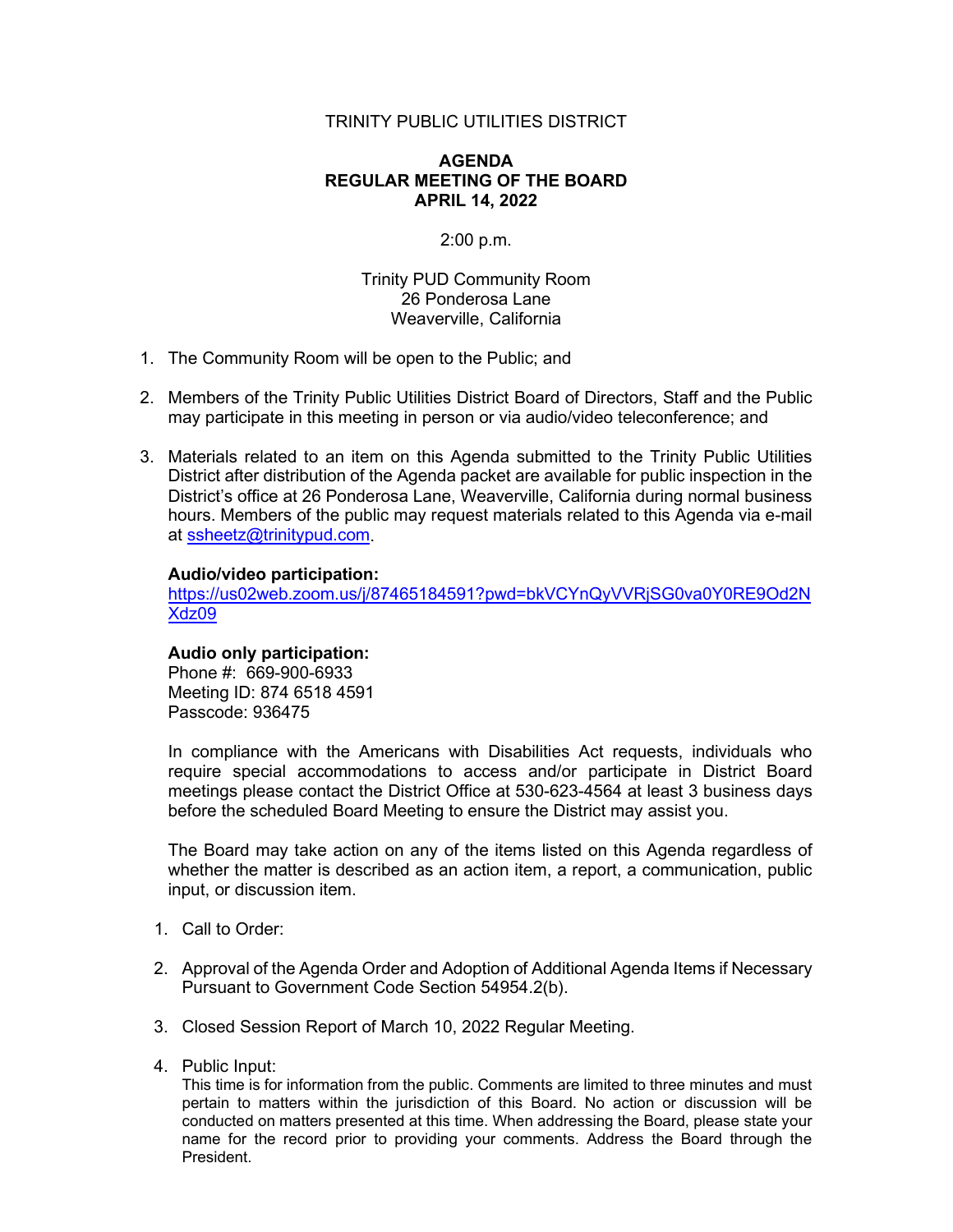Agenda – Regular Meeting April 14, 2022

5. Consent Calendar:

All matters listed under Item No. 5, Consent Calendar, are considered by the Board to be routine, and will be enacted by one motion in the form listed below. There will be no separate discussion of these items unless a request for discussion is made prior to the time the Board votes on the motion to approve.

- a. Adopt Resolution 22-05 Re-Authorizing Remote Teleconference Meetings
- b. Approve Minutes of the Regular Board Meeting March 10, 2022
- c. Accept Minutes of the Safety Meeting March 29, 2022
- d. Validate Bills of March, 2022
- e. Approve Financial Reports for February, 2022
- f. Validate Denial of Claim, Brown
- g. Validate Denial of Claim, Carini
- h. Validate Denial of Claim, Pizarro
- 6. Action Items:
	- a. Items Pulled from Consent Calendar
	- b. Approve the Fiber Lease Agreement with the Western Area Power Administration for an initial twenty-year term and annual amount of \$4,584.82, and authorize the General Manager to execute the Agreement.
- 7. Reports:
	- a. Wildfire Mitigation Plan Reporting Metrics Update
	- b. General Manager's Reports:
		- Land Exchange
		- Power Outages
		- Right-of-Way Project Update
		- Trinity County Community Choice Aggregation
		- Supply Chain Issues/Transformer Bid
		- Western Area Power Administration Maintenance Outage
		- Appoint Primary and Alternate Voting Delegates for the North West Public Power Association's Annual Business Meeting and Election
		- Drought Relief Surcharge
	- c. Committee Reports:
		- Ad-hoc Forestry Committee
		- Ad-hoc Mission Statement Committee
		- Ad-hoc Rate Committee
		- Ad-hoc Public Communications Committee
	- d. Board Member Reports:
- 8. Discussion Items:
	- a. Mission Statement
	- b.  $40<sup>th</sup>$  Anniversary Celebration May 20, 2022
- 9. Communications Received: Correspondence from Jaime Green, Superintendent, Trinity Alps Unified School District